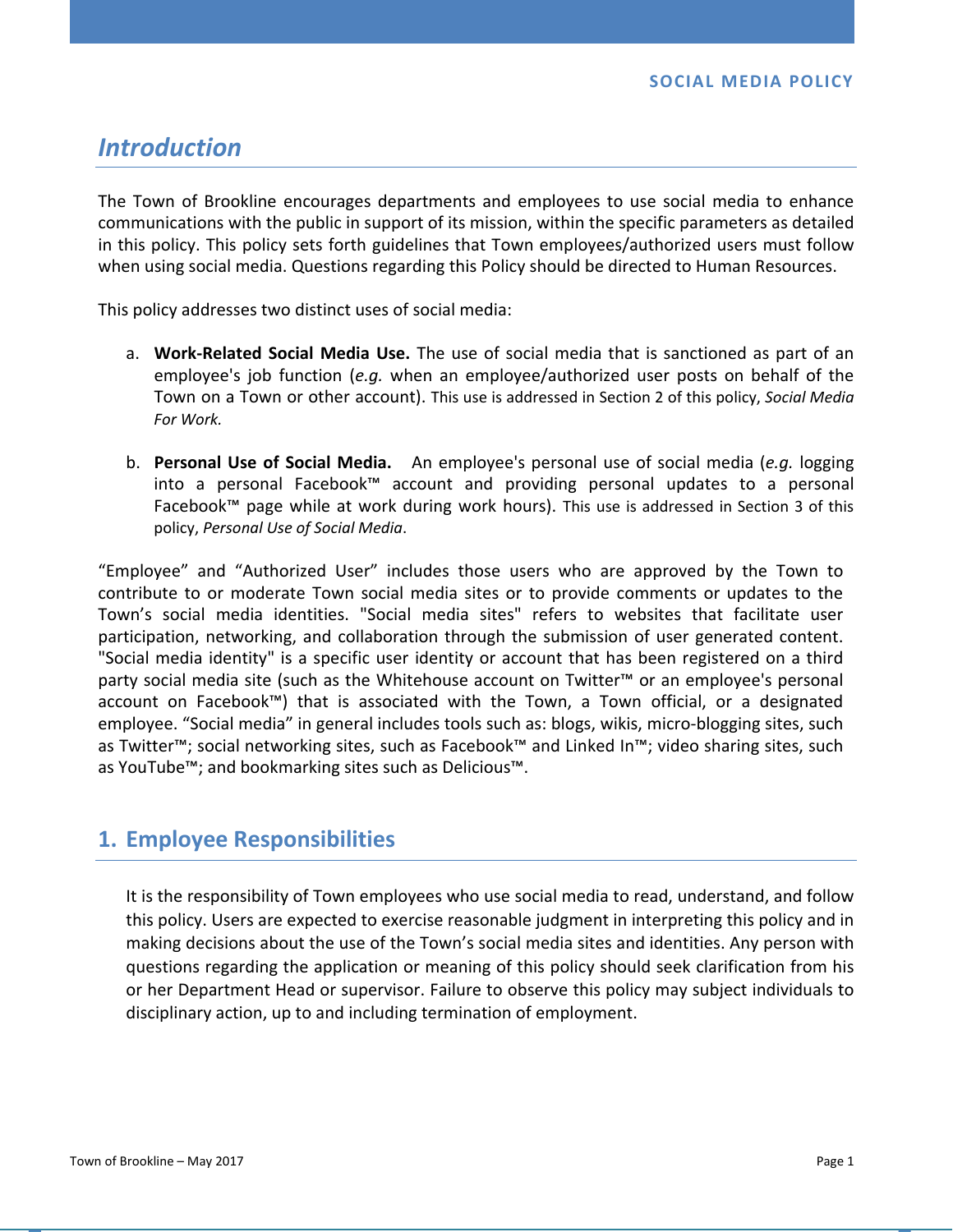# **2. Social Media For Work**

A Town social media site or identity may be used only in connection with contributing to the Town's mission. *Personal use of the Town's social media sites and identities is prohibited*.

Purposes of the Town's social media sites and identities consistent with the Town's mission include:

- Targeted communications and media relations
- Promoting and encouraging community engagement and communication with the public
- Providing information about Town resources, operations, services and events

This section outlines the policy for Town of Brookline employees/authorized users contributing to or moderating Town social media sites or providing comments or updates to the Town's social media identities. In addition to the topics addressed below, social media content and use must be in compliance with the Town's existing policies, including, as may detailed below, the Town's Policy on the Use of Information Technology Resources ("IT Use Policy"), the Town's Policy Against Discrimination, Sexual Harassment and Retaliation, and the Town's Policy Against Fraudulent Conduct, Misappropriation and Corruption, and the Town's Terms of Use applicable to public participation on Town social media sites**.** 

### *Guidelines For Work‐Related Social Media Use:*

- **a. Follow the Rules**. Follow the Town's IT Use Policy and Terms of Use. It is imperative that employees know and follow the Town's IT Use Policy, Terms of Use, and any additional policies applicable to use of the Town's information technology resources. The Town's social media sites or identities are "information technology resources" under the IT Use Policy.
- **b. Be Respectful.** Abide by the Town's Policy Against Discrimination, Sexual Harassment and Retaliation and otherwise communicate respectfully. Never communicate in a way that a reasonable person would perceive as offensive, harassing, defamatory or insulting. Do not post profane, obscene, or vulgar language or content. Do not post content that promotes, fosters or perpetuates discrimination on the basis of protected class such as race, color, sex, gender identity, national origin, religion, ancestry, age, sexual orientation, disability, maternity leave, genetic information, or military status. Remember that our public includes people of diverse backgrounds, customs, values and points of view. Refrain from topics that may be considered sensitive or objectionable, such as religion and party politics.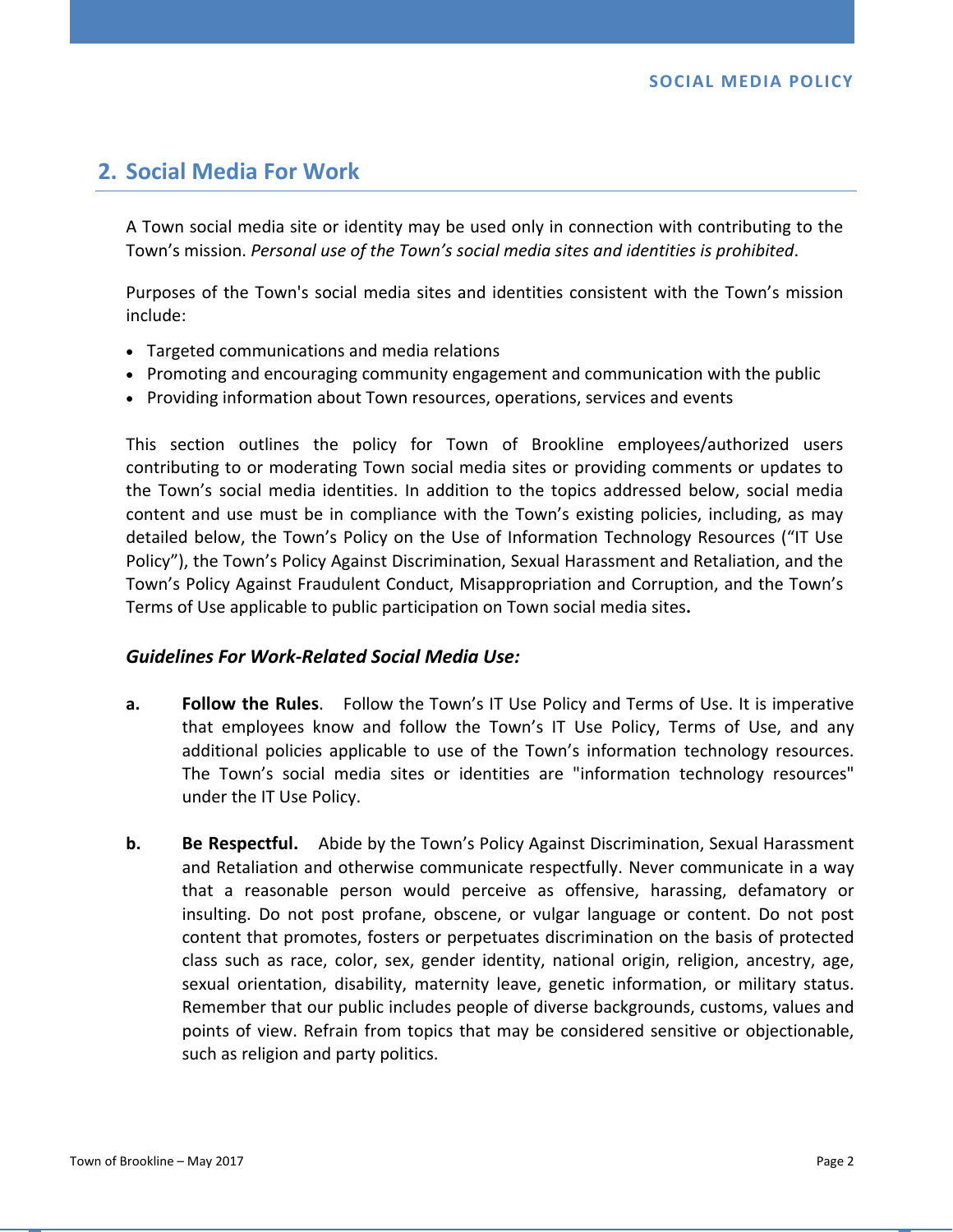- **c. Follow Open Meeting Law Regulations.**  The Massachusetts Open Meeting law prohibits a quorum of a public body from deliberating outside of a posted meeting. Be aware that a series of individual postings on a social media site cumulatively may convey the position of a quorum of a governmental body regarding a subject within its jurisdiction, and may constitute improper deliberation among the members of a board or committee.
- **d. Respect Protected Speech.** The Town's social media sites do not accept comments from the public, however, other forms of incoming communications with the Town through social media sites may be possible. Members of the public have some First Amendment rights in posting content to public social media sites hosted by government agencies. Authorized Users should respect those rights with the exception of those comments, messages or other communications excluded for specific legitimate reasons, such as comments that violate the Terms of Use section of the Town of Brookline Policy on the Use of Information Technology. For example, language that incites violence, includes threats, obscenities or are defamatory in nature should be reported to a supervisor and promptly removed.
- **e. Abide by Copyright Law.** Town social media users must abide by laws governing copyright and fair use of copyrighted material owned by others. Never reprint whole articles or publications without first receiving written permission from the publication owner. Never quote more than a short excerpt of someone else's work and, if possible, provide a link to the original.
- **f. Protect Confidential Information.**  Employees are prohibited from publishing information that would be non‐public record pursuant to the Massachusetts Public records Law if contained in a document, or that is proprietary or otherwise confidential or private under federal and state law, including, but not limited to, the Massachusetts Privacy Law (Mass. Gen. Laws ch. 214, s. 1B), the Massachusetts Fair Information Practices Act (Mass. Gen. L. ch. 66A), the Massachusetts Public Records Law (Mass. Gen. L. ch. 149, s. 52C), Executive Order 504, or other Federal or State privacy laws or regulations. Examples of such information that may not be disclosed include, but are not limited to, information about or reflecting a person's medical or psychiatric condition, criminal record, injury, workplace discipline or other confidential personnel matters, social security or State driver's license number, birthdate, or other private or sensitive information the publication of which the subject could be considered an invasion of privacy.
- **g. Be Transparent.** Social media sites will contain communications sent to or received by Town officials and employees, and are therefore "public records" under the Massachusetts Public Record Law.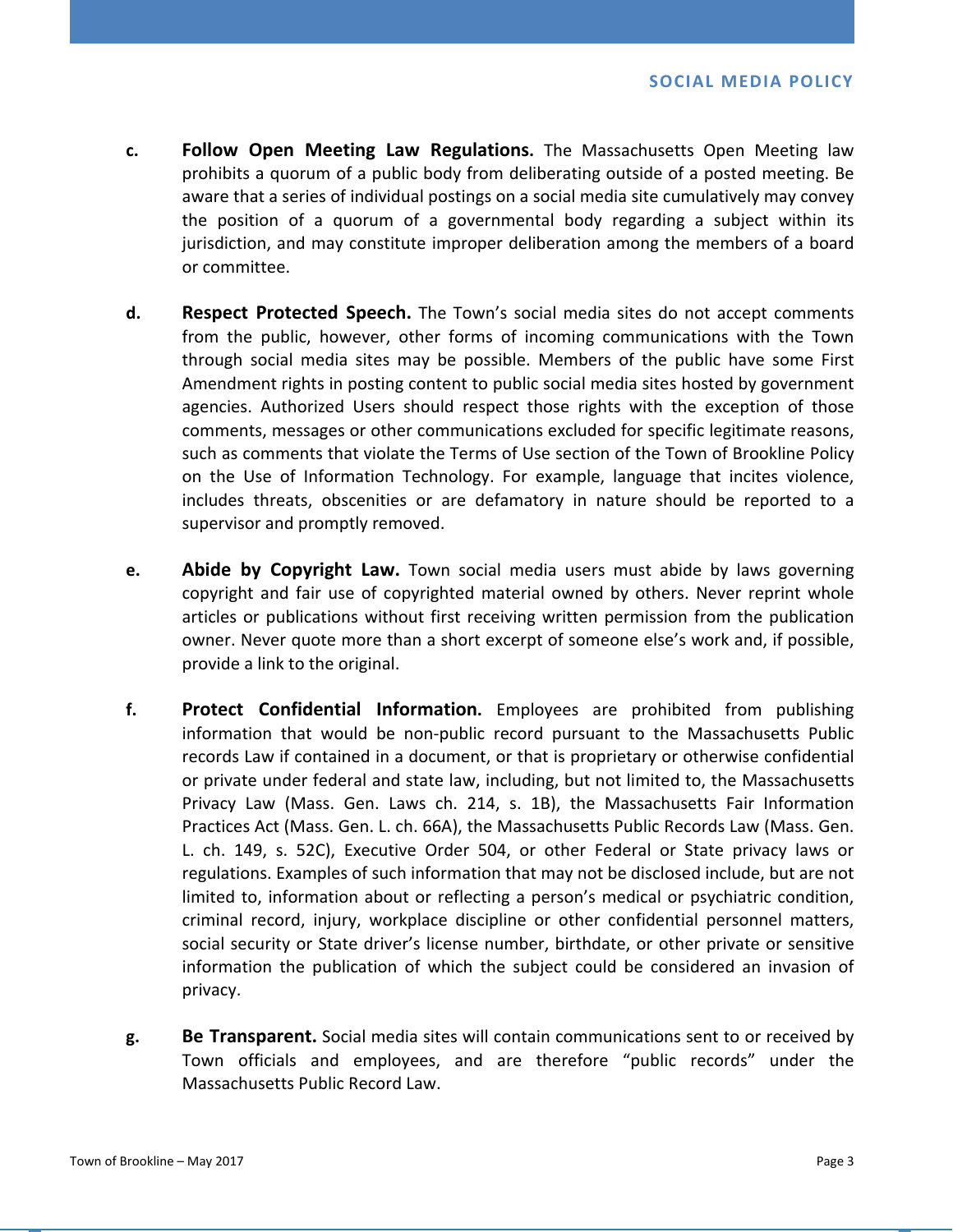Authorized Users of Town social media accounts must be compliant with public records requirements and be aware that all social media comments and messages exchanged with the Town of Brookline are public record. Contact the Town's IT Department or Town Counsel for questions or concerns regarding this requirement.

- **h. Correct Mistakes.** If an error is made, be upfront about the mistake and quickly provide the correct information. When appropriate, modify an earlier post to make it clear that content has been corrected and/or edited due to an error. Supervisors should be notified if an authorized user makes and corrects a mistake using a Town of Brookline social media account.
- **i. Be Cautious with Content.** As informal as social media sites are meant to be, if they are on a Town domain or a Town social media identity, they are official Town communications. Social media sites will be sought out by mainstream media as well as the general public. Thought needs to go into how to use social media to benefit the Town and the public. Employees/Authorized Users should not comment about rumors, political disputes, or personnel issues, for example.
- **j. Identify Yourself.** Be clear when speaking on behalf of the Town. Employees/Authorized Users should identify themselves by name, and, when relevant, role or position in the Town when discussing Town-related matters on a Town social media site or in connection with a Town social media identity. Employees should clearly state when they are speaking for themselves and when they are speaking on behalf of the Town. From time-to-time, Town employees/Authorized Users may be asked on a social media site (such as a blog or wiki) to explain how the Town will apply certain laws, policies or practices to a particular situation. If the response to the question is uncertain and/or involves the employee's interpretation, the employee/Authorized User should first consult their supervisor.
- **k. Think Before You React.** The purpose of many social media sites is to communicate information to the public. Employees can expect that some external posts from the public may contain inaccuracies or be negative in tone. Do not engage with the commentator. When you see a misrepresentation made about the Town, consult your supervisor to determine if a response is warranted or necessary.
- **I. Media Inquiries.** The Town's social media site or identity may lead to increased inquiries from the media. If an employee/Authorized User is contacted by a reporter, media questions should be referred to the Department Head and/or the Town Administrator's Office.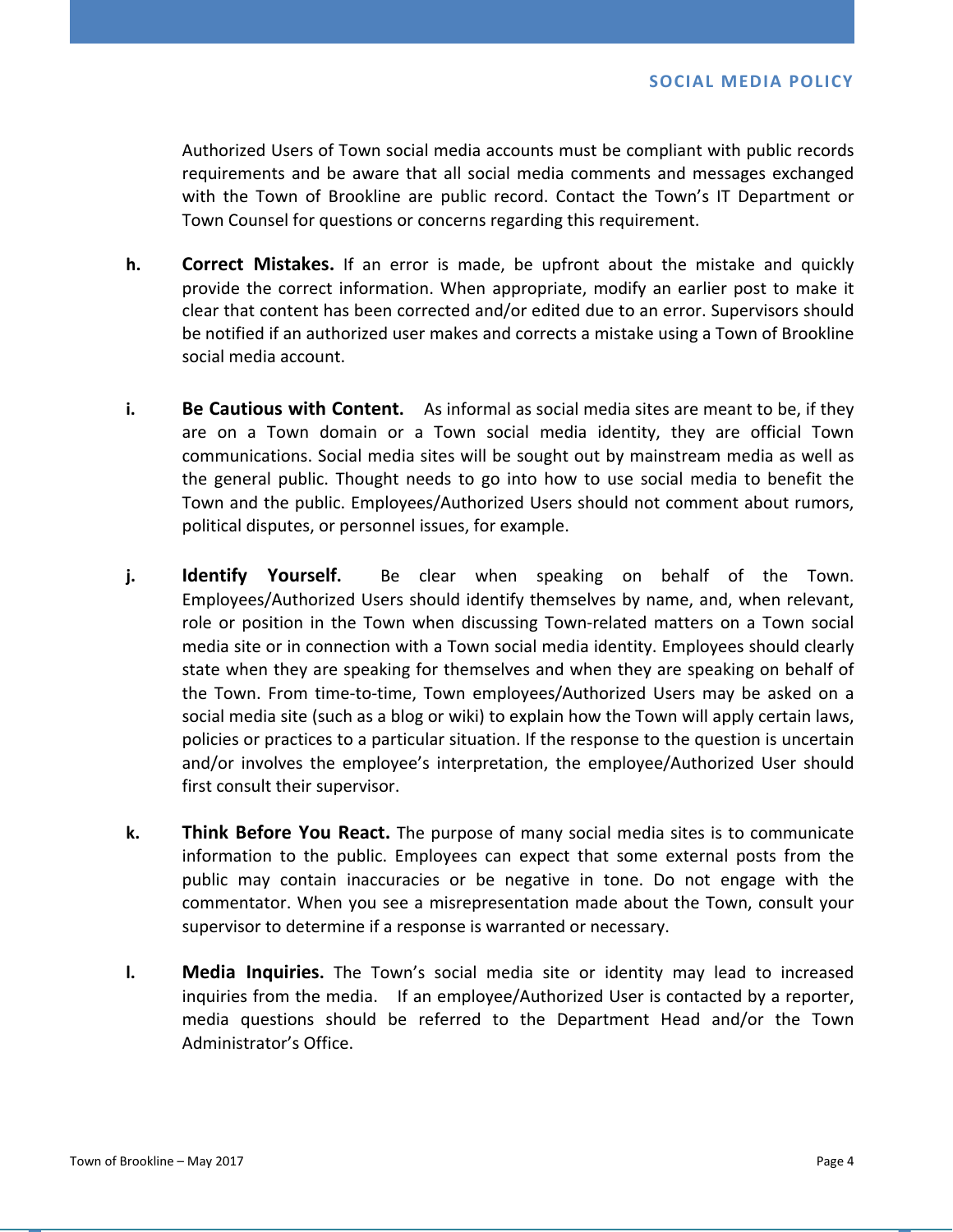## **3***.*  **Personal Use of Social Media**

**a. Follow the Rules.** Follow the Town's IT Use Policy, if using social media at work. Employees engaging in personal use of social media at work must know and follow the Town's IT Use Policy and any additional Town or Department policies applicable to the use of information technology resources.

In addition, personal use of social media must be in conformity with relevant portions of the Town's workplace policies and all relevant laws and regulations including Town policies against harassment and discrimination, confidentiality policies, ethics rules, code of conduct, and other policies, as well as with state ethics law, Federal Copyright law, and other applicable laws and regulations. Some of these policies, for example the Town's Policy Against Discrimination, Sexual Harassment and Retaliation, could apply to employee actions performed outside of work at third‐party sites. Specific departments may have their own supplemental policies on personal use of social media. Employees are responsible for knowing and following any and all such policies.

- **b. Speak for Yourself.** Employees' personal use of social media should not be attributable to the Town or to the employee's job function in the Town. Personal use of social media may not be conducted in a manner that would lead a reasonable reader to think that the employee is speaking for or on behalf of the Town. Use of an image of the Town seal, a Town uniform, logo, emblem or other material that specifically identifies the Town or a Town Department must be approved by the Department Head, unless done so for the purpose of engaging in concerted activities relative to workplace issues (for example, wages or working conditions) as may be guaranteed by labor laws. If you communicate on social media in a way that associates yourself with your Town job, you must also communicate that you speak for yourself and not for the Town, for example, a Twitter profile could read "Tweets are my own."
- **c. Use Your Best Judgment.** Refrain from personal use of social media sites that could be disruptive to the workplace or to Town operations. This policy is not intended to infringe upon an employee's right to speak publicly as a private citizen on matters of public concern to the extent guaranteed by constitutional provisions on free speech, or to communicate with other employees or employee representatives for the purpose of engaging in concerted (joint) activities relative to workplace issues (for example, wages or working conditions) as may be guaranteed by labor laws ‐ the Town recognizes these rights.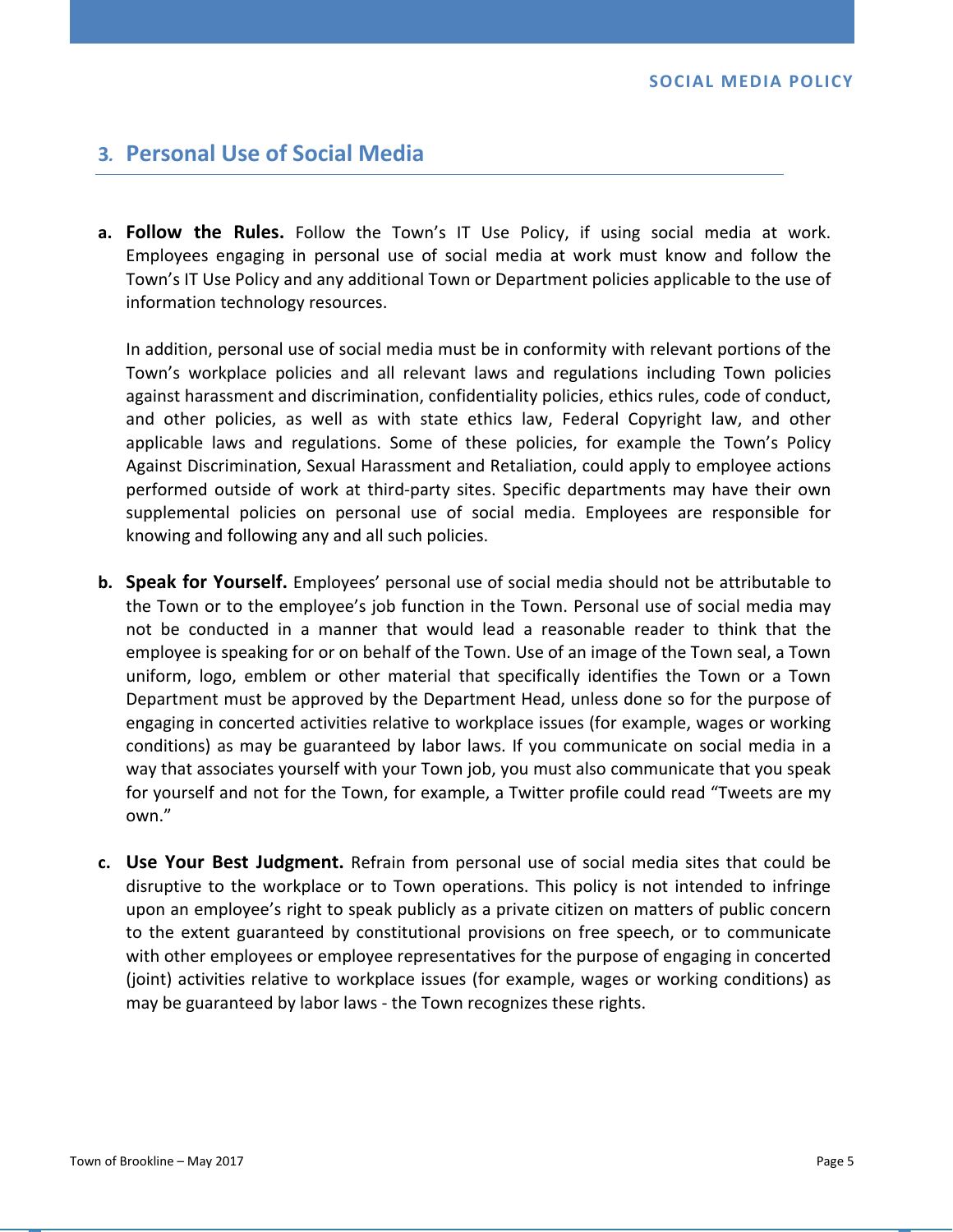That said, Town employees must consider that their communications using personal social media are or may become public, and may be discoverable in litigation. Personal social media communications have the potential to sow discord in the workplace and interfere with Town operations, where, for example, an employee communicates about sensitive or private matters involving another Town employee or a Town resident, or disparages and harasses another Town employee or a Town resident. Some communications may discredit the Town, the employee or the employee's Department and adversely affect the employee's or Town's effectiveness and operations, for example, where the employee uses gross profanity, comments regarding his or her personal drunkenness or illegal drug use, or posts obscene or sexually explicit material. It is particularly important to be thoughtful about content when you identify your work affiliation (e.g., by disclosing your Town email address). This is an evolving area of the law; therefore, Town employees should use their best judgment at all times when engaging in personal social media use.

**d. Protect Confidential Information.** Except to the extent that it is their right to do so under the federal and state constitutions and the labor laws as described at the beginning of this Section 3(c), Town employees are prohibited from discussing Town business. In addition, Town employees are prohibited from disclosing non‐public record, confidential or propriety information the employee obtained as the result of Town employment. (See Section 2(f) for illustrations.)

## **4. Social Media Action Plan**

Town of Brookline departments that use social media should have a full communications strategy that aligns with the Town of Brookline efforts to engage and inform the public. To effectively fit social media into your communications strategy, departments must complete this Social Media Action Plan (SMAP) that identifies goals, objectives, target audiences, authorized users, resources, and more. If your department does not have a compelling reason to launch a new social media page (see below), you should plan to instead leverage some of Town of Brookline's existing social media pages. Goals for social media pages at the Town of Brookline include:

- Targeted communications and media relations
- Promoting and encouraging community engagement and communication with the public
- Providing information about Town's resources, operations, services and events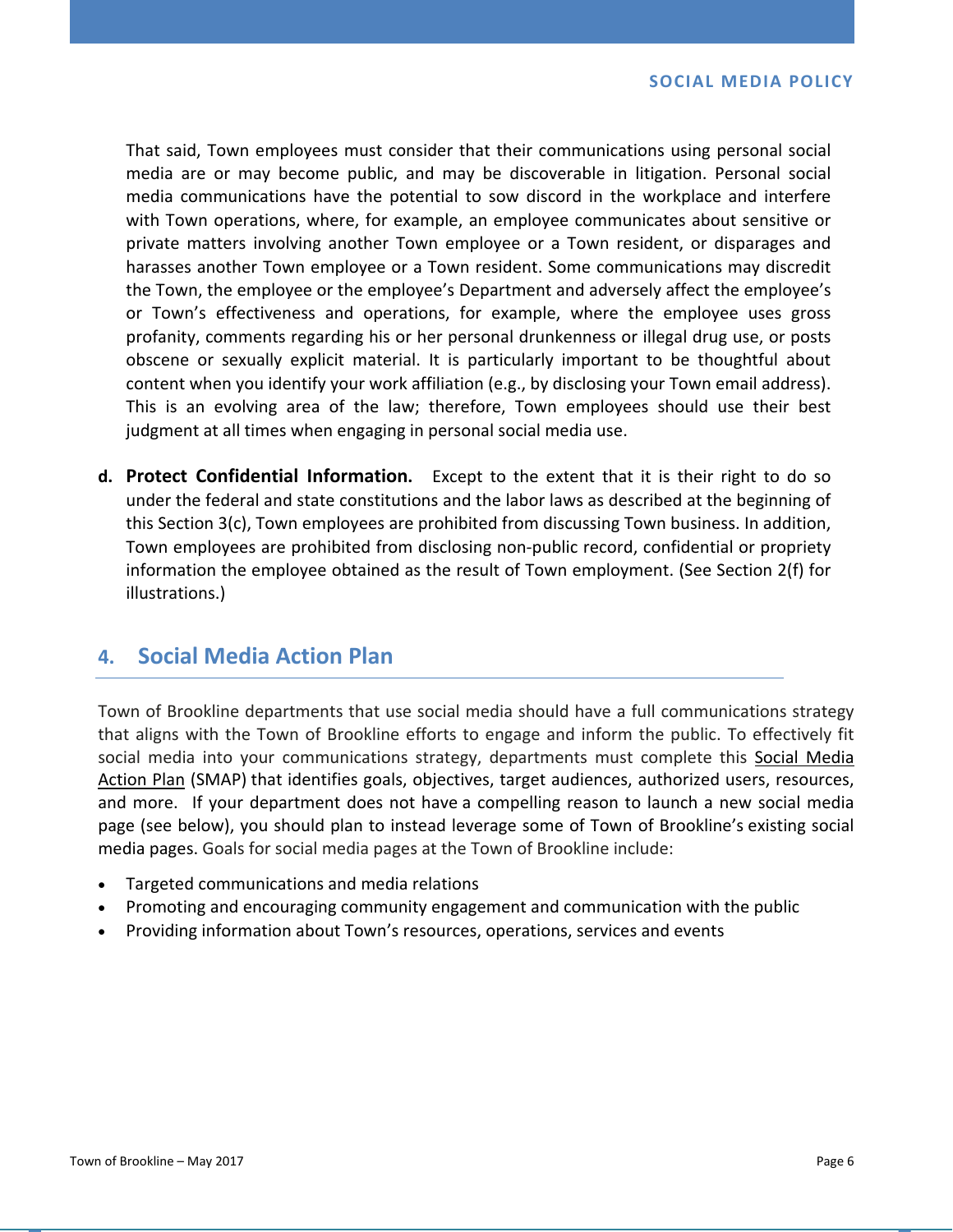# **Social Media Action Plan**

#### **INSTRUCTIONS**

Departments and/or workgroups who wish to open a social media account on behalf of the Town must complete this Social Media Action Plan (SMAP). The purpose of the SMAP is to identify the goals, objectives, target audiences, resources, authorized users, supervisors, and more of the social media account(s). If your department/workgroup does not have a compelling reason to launch a new social media page (see below), the SMAP Committee will assist you in leveraging some of Town of Brookline's existing social media pages. Goals for social media pages at the Town of Brookline (TOB) include:

- Targeted communications and media relations
- Providing information about Town's resources, operations, services and events
- Promoting and encouraging community engagement

The Town Department Head should complete the Social Media Action Plan (SMAP). Completed SMAP should be submitted to the SMAP Committee, care of Devon Fields, Administrative Services Director, Office of the Town Administrator, dfields@brooklinema.gov. Please allow at least 5 business days for a response from the committee, and plan accordingly. Departments and/or workgroups should expect that their social media action plan will be reviewed on a regular basis by the SMAP Committee to determine if the goals of the communication strategy are being met and if not, how we can work together to achieve those goals.

### **Section I: Department Information**

For all new social media pages, departments must submit this form to the SMAP Committee. It is recommended that each department have a SMAP on record for the social media pages being used to engage the public online.

| 1. Department:   |                 |  |
|------------------|-----------------|--|
| 2. Your Name:    | 3. Email:       |  |
| 4. Supervisor:   | 5. Email:       |  |
| 6. Today's Date: | 7. Launch Date: |  |

**8. Provide a brief overview of your overall communication goals, and explain why the social media page(s) you are proposing are a good fit for these goals.** 

## **GOALS:**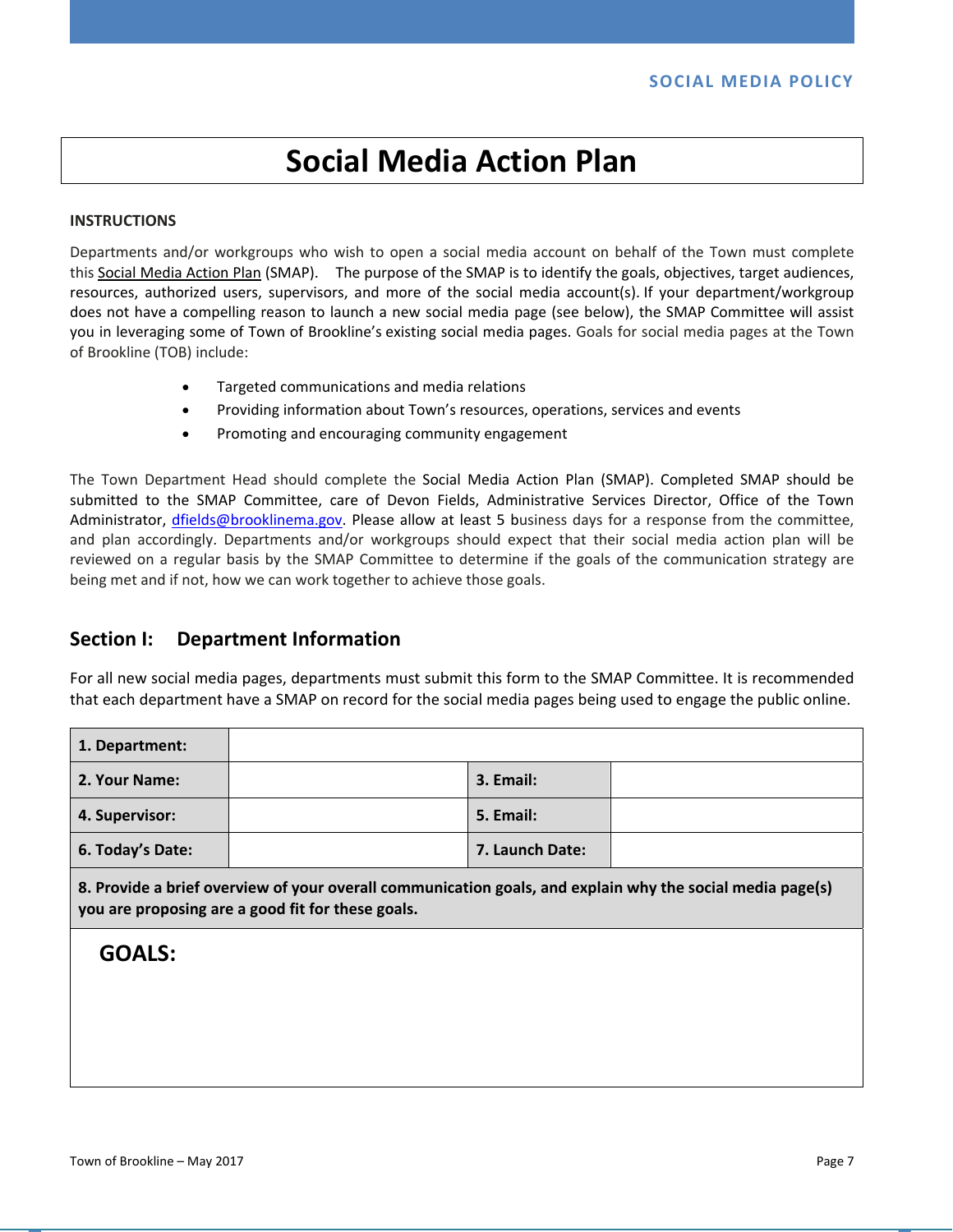**SOCIAL MEDIA POLICY** 

## **Section II: Strategy**

Departments should have a full communications plan that includes social media as a part of that strategy. This SMAP is designed to assist you in identifying those goals for any new social media page.

|                 | 1. What are the specific social media account(s) you would like to open?                                                                                                                                   |  |  |  |
|-----------------|------------------------------------------------------------------------------------------------------------------------------------------------------------------------------------------------------------|--|--|--|
| <b>ACCOUNTS</b> | Facebook<br>Twitter<br>_______ Instagram                                                                                                                                                                   |  |  |  |
|                 |                                                                                                                                                                                                            |  |  |  |
|                 | ________ Other:___________________________                                                                                                                                                                 |  |  |  |
|                 | 2. What specific actions will help you achieve the goals?                                                                                                                                                  |  |  |  |
| <b>STRATEGY</b> |                                                                                                                                                                                                            |  |  |  |
| <b>PEOPLE</b>   | 3 Who is your target audience? How does social media help you reach your target audience?                                                                                                                  |  |  |  |
|                 |                                                                                                                                                                                                            |  |  |  |
|                 |                                                                                                                                                                                                            |  |  |  |
|                 |                                                                                                                                                                                                            |  |  |  |
| <b>SOURCES</b>  | 4. Have you considered using existing TOB accounts? How does a new social media account help you<br>in a way that existing accounts do not?                                                                |  |  |  |
|                 |                                                                                                                                                                                                            |  |  |  |
| <b>ACTIVITY</b> | 5. How often do you plan on posting on the each of the ACCOUNTS checked off above?                                                                                                                         |  |  |  |
|                 | Draw up guidelines of when you will be posting along with the anticipated number of posts for each account<br>requested. Include whether these posts will be during work hours, after work hours, weekends |  |  |  |